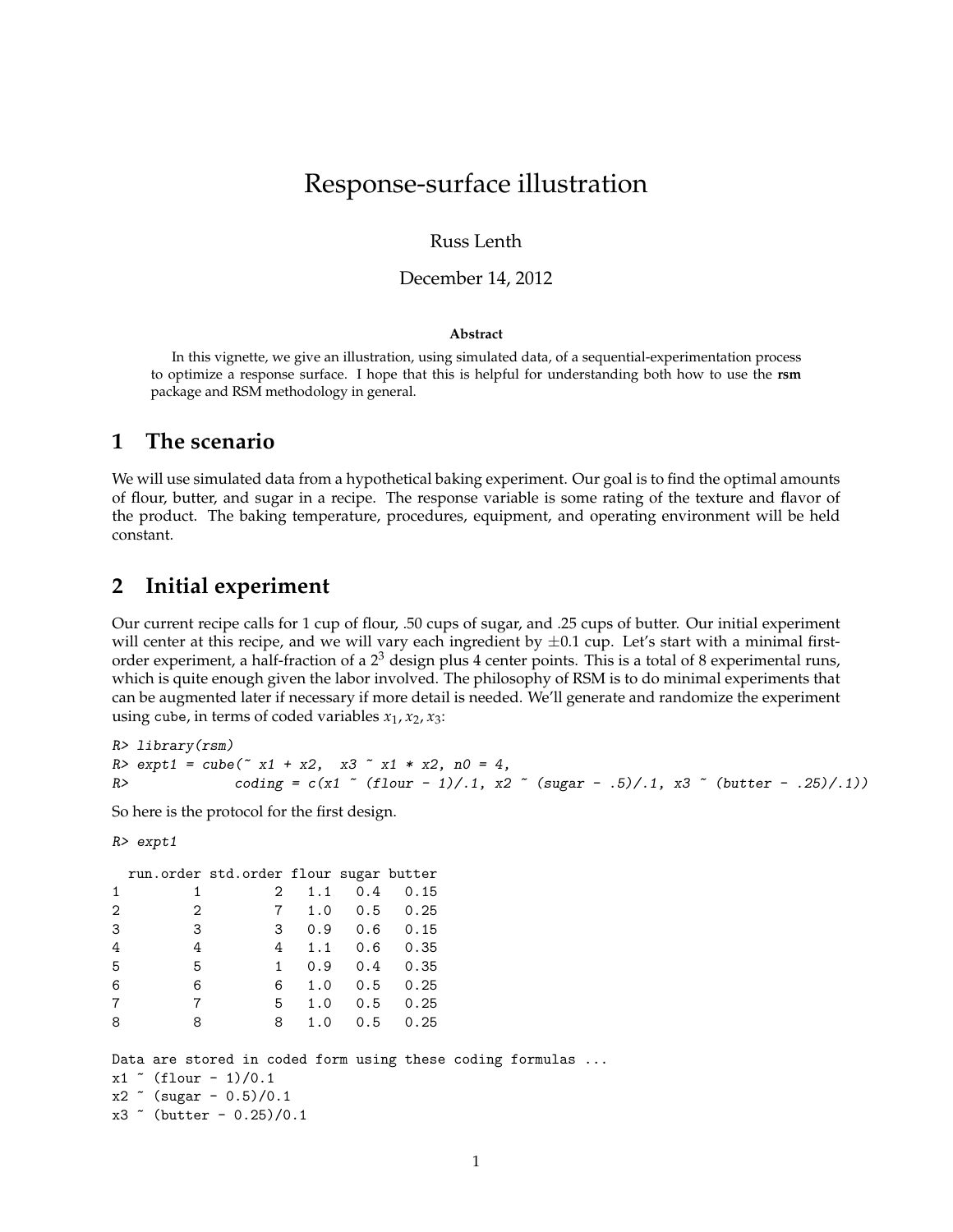It's important to understand that cube returns a *coded* dataset; this facilitates response-surface methodology in that analyses are best done on a coded scale. The above design is actually stored in coded form, as we can see by looking at it as an ordinary data.frame:

R> as.data.frame(expt1)

|                |   | run.order std.order x1 x2 x3 |          |                   |          |
|----------------|---|------------------------------|----------|-------------------|----------|
| 1              |   |                              |          | $2 \t1 - 1 - 1$   |          |
| $\overline{2}$ | 2 | $7^{\circ}$                  |          | $0\quad 0\quad 0$ |          |
| 3              | 3 |                              |          | $3 - 1$ 1 $-1$    |          |
| 4              | 4 |                              |          | 4 1 1 1           |          |
| 5              | 5 |                              |          | $1 - 1 - 1$ 1     |          |
| 6              | 6 | 6.                           | $\Omega$ | $\Omega$          | $\Omega$ |
|                |   | 5.                           | $\Omega$ | $\Omega$          | $\Omega$ |
|                |   | 8                            | 0        | ∩                 | ∩        |

## **3** But hold on a minute... First, assess the strategy

But wait! Before collecting any data, we really should plan ahead and make sure this is all going to work.

### **3.1 First-order design capability**

First of all, will this initial design do the trick? One helpful tool in **rsm** is the varfcn function, which allows us to examine the variance of the predictions we will obtain. We don't have any data yet, so this is done in terms of a scaled variance, defined as  $\frac{N}{\sigma^2}$ Var $(\hat{y}(x))$ , where *N* is the number of design points,  $\sigma^2$  is the error variance and  $\hat{y}(\mathbf{x})$  is the predicted value at a design point **x**. In turn,  $\hat{y}(\mathbf{x})$  depends on the model as well as the experimental design. Usually,  $Var(\hat{y}(x))$  depends most strongly on how far **x** is from the center of the design (which is **0** in coded units). Accordingly, the varfcn function requires us to supply the design and the model, and a few different directions to go from the origin along which to plot the scaled variance (some defaults are supplied if not specified). We can look either at a profile plot or a contour plot:

 $R > par(mfrow=c(1,2))$  $R$ > varfcn(expt1,  $\sim$  FO(x1,x2,x3))  $R$ > varfcn(expt1,  $\sim$  FO(x1,x2,x3), contour = TRUE)

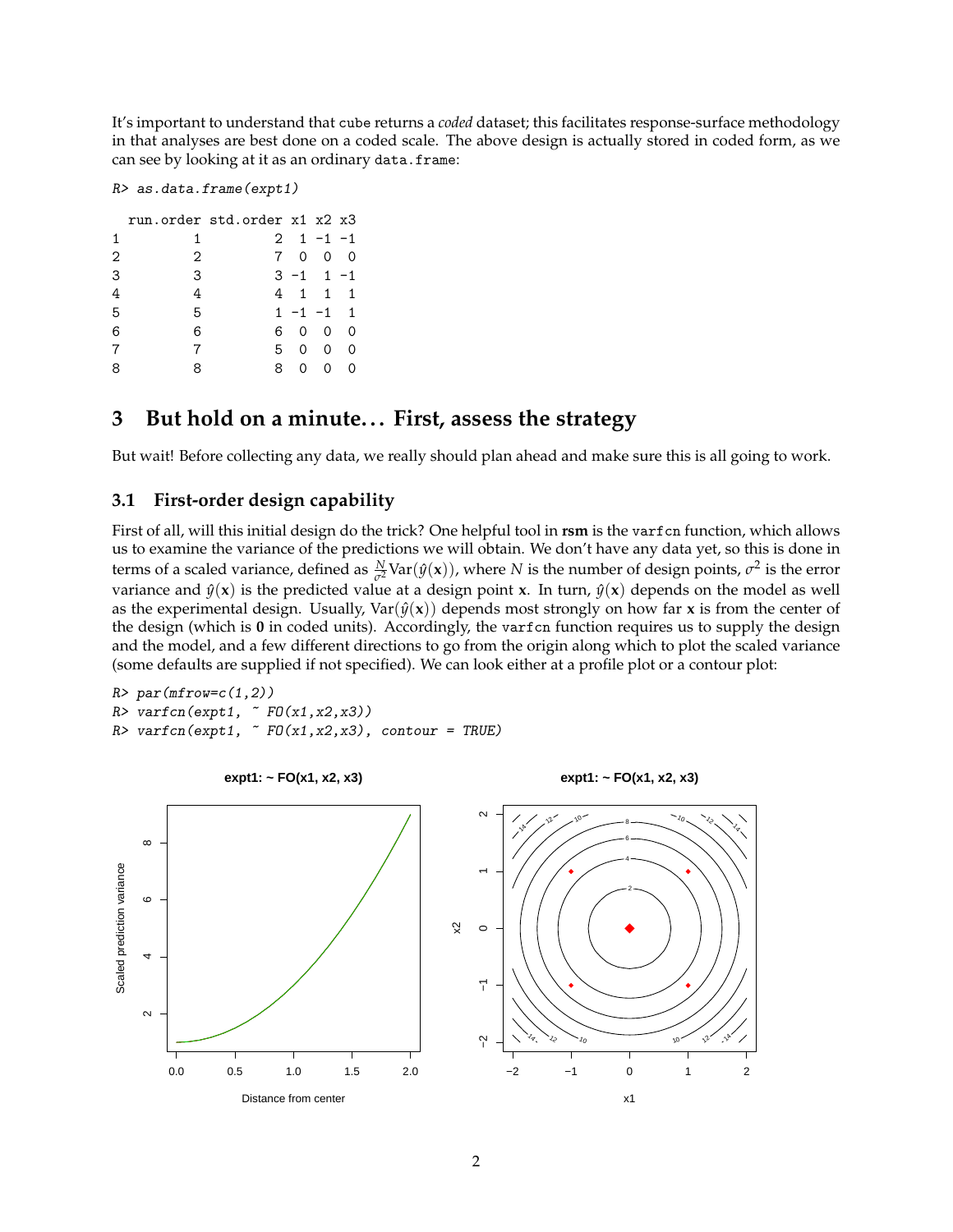Not surprisingly, the variance increases as we go farther out—that is, estimation is more accurate in the center of the design than in the periphery. This particular design has the same variance profile in all directions: this is called a *rotatable* design.

Another important outcome of this is what do *not* see: there are no error messages. That means we can actually fit the intended model. If we intend to use this design to fit a second-order model, it's a different story:

```
R> varfcn(expt1, ~ SO(x1, x2, x3))
Error in solve.default(t(mm) \frac{9}{8}*) mm) :
  Lapack routine dgesv: system is exactly singular
```
The point is, varfcn is a useful way to make sure you can estimate the model you need to fit, *before* collecting any data.

#### <span id="page-2-0"></span>**3.2 Looking further ahead**

As we mentioned, response-surface experimentation uses a building-block approach. It could be that we will want to augment this design so that we can fit a second-order surface. A popular way to do that is to do a followup experiment on axis or "star" points at locations ±*α* so that the two experiments combined may be used to fit a second-order model. Will this work? And if so, what does the variance function look like? Let's find out. It turns out that a rotatable design is not achievable by adding star points:

```
R> djoin(expt1, star(n0 = 2, alpha = "rotatable"))
```

```
Error in star(n0 = 2, alpha = "rotatable", basis = structure(list(run.order = 1:8, :
  Rotatable design is not achievable: inconsistent design moments
```
But here are the characteristics of a design with  $\alpha = 1.5$ :

```
R> par(mfrow=c(1,2))
R> followup = djoin(expt1, star(n0 = 2, alpha = 1.5))
R> varfcn(followup, \sim Block + SO(x1, x2, x3))
R> varfcn(followup, \tilde{B} Block + SO(x1,x2,x3), contour = TRUE)
```


From this we can tell that we can at least augment the design to fit a second-order model. The model includes a block effect to account for the fact that two separately radomized experiments are combined.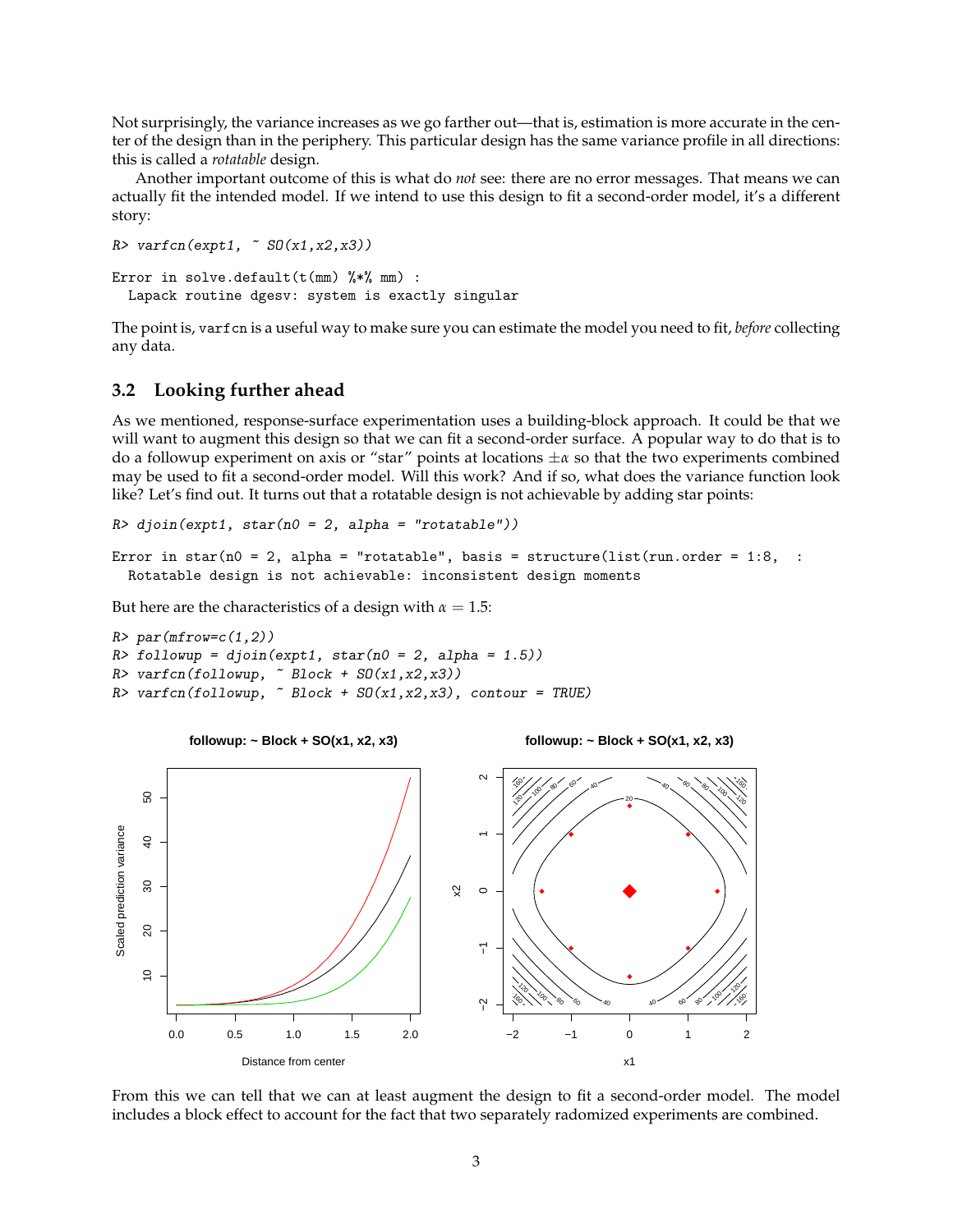## **4 OK,** *now* **we can collect some data**

Just like on TV cooking shows, we'll immediately pull the results out of the oven, using a simulation. (Note the call to decode.data to put the data into actual units of flour, sugar, and butter.) In real life, this will take more work.

```
R ( expt1$rating = simBake(decode.data(expt1)) )
```
[1] 28.9 25.5 20.2 27.1 21.5 24.7 25.0 24.7

And just like that, we can now analyze the data using a first-order model (implemented in **rsm** by the FO function). The model is fitted in terms of the coded variables.

```
R> anal1 = rsm(rating \text{ } ^{\sim} F0(x1, x2, x3), data=expt1)
R> summary(anal1)
Call:
rsm(formula = rating \tilde{r} FO(x1, x2, x3), data = expt1)
           Estimate Std. Error t value Pr(>|t|)
(Intercept) 24.70000 0.17963 137.5077 1.678e-08 ***
x1 3.57500 0.25403 14.0731 0.0001479 ***
x2 -0.77500 0.25403 -3.0508 0.0379977 *
x3 -0.12500 0.25403 -0.4921 0.6484543
---
Signif. codes: 0 '***' 0.001 '**' 0.01 '*' 0.05 '.' 0.1 ' ' 1
Analysis of Variance Table
Response: rating
             Df Sum Sq Mean Sq F value Pr(>F)
FO(x1, x2, x3) 3 53.587 17.8625 69.2010 0.0006658
Residuals 4 1.033 0.2581
Lack of fit 1 0.605 0.6050 4.2456 0.1314343
Pure error 3 0.428 0.1425
Direction of steepest ascent (at radius 1):
        x1 x2 x3
0.97672947 -0.21173856 -0.03415138
Corresponding increment in original units:
      flour sugar butter
0.097672947 -0.021173856 -0.003415138
```
The take-home message here is that the first-order model does help explain the variations in the response (significant *F* statistic for the model, as well as two of the three coefficients of  $x_j$  are fairly significant); and also that there is no real evidence that the model does not fit (fairly nonsignificant *F* for lack of fit). Finally, there is information on the direction of steepest ascent, which suggests that we could improve the ratings by increasing the flour and decreasing the sugar and butter (by smaller amounts in terms of coded units).

## **5 Explore the path of steepest-ascent**

The direction of steepest ascent is our best guess as the how we can improve the recipe. The steepest function provides an easy way to find some steps in the right direction, up to a distance of 5 (in coded units) by default: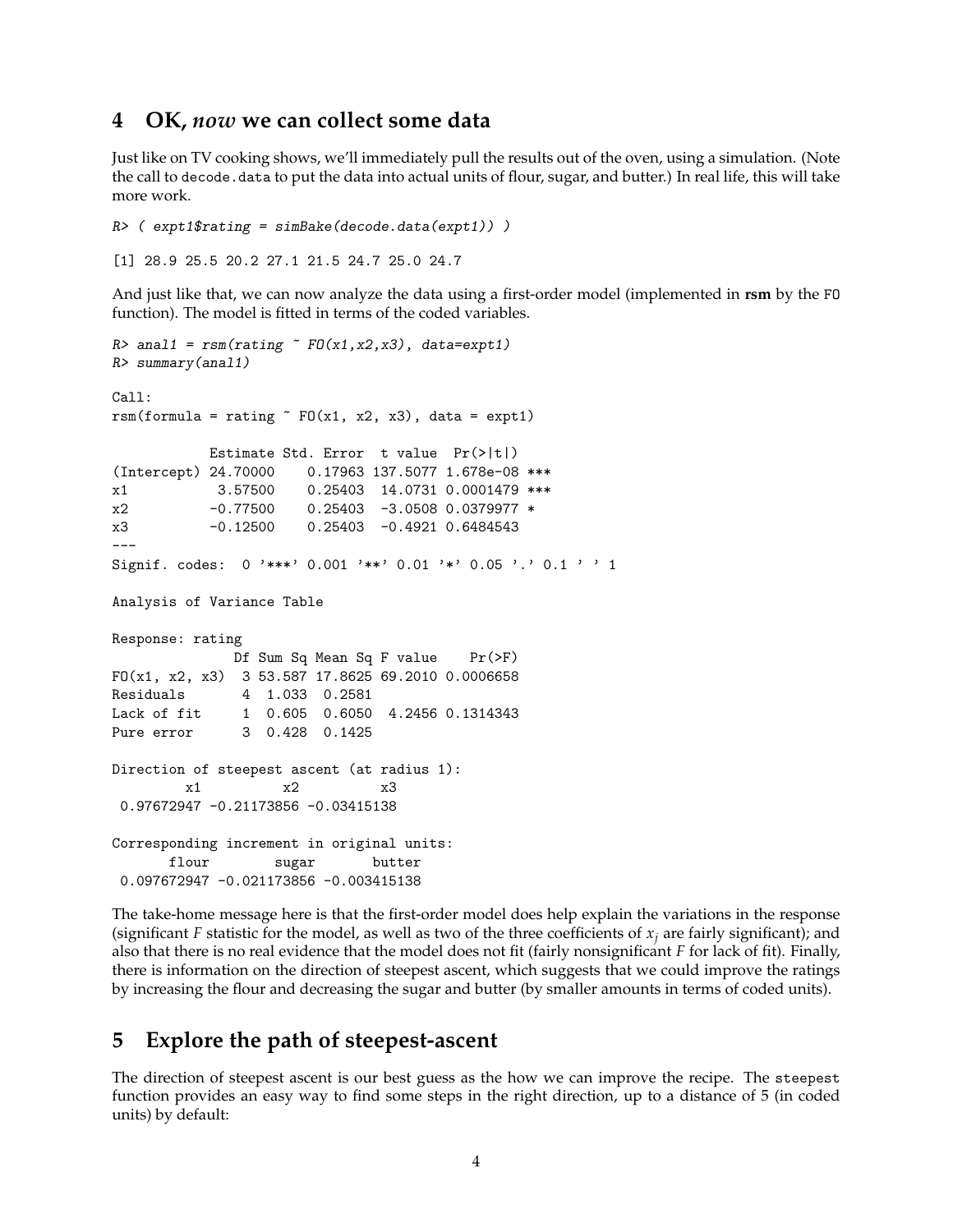$R$ > (sa1 = steepest(anal1))

Path of steepest ascent from ridge analysis:

|                |  |  | dist x1 x2 x3   flour sugar butter   yhat                       |  |  |
|----------------|--|--|-----------------------------------------------------------------|--|--|
|                |  |  | 1  0.0  0.000  0.000  0.000    1.0000  0.5000  0.2500    24.700 |  |  |
|                |  |  | 2 0.5 0.488 -0.106 -0.017   1.0488 0.4894 0.2483   26.529       |  |  |
| $\mathbf{3}$   |  |  | 1.0 0.977 -0.212 -0.034   1.0977 0.4788 0.2466   28.361         |  |  |
| $\overline{4}$ |  |  | $1.5$ 1.465 -0.318 -0.051   1.1465 0.4682 0.2449   30.190       |  |  |
| $5^{\circ}$    |  |  | 2.0 1.953 -0.423 -0.068   1.1953 0.4577 0.2432   32.018         |  |  |
| 6              |  |  | 2.5 2.442 -0.529 -0.085   1.2442 0.4471 0.2415   33.851         |  |  |
| $7^{\circ}$    |  |  | 3.0 2.930 -0.635 -0.102   1.2930 0.4365 0.2398   35.680         |  |  |
| 8              |  |  | 3.5 3.419 -0.741 -0.120   1.3419 0.4259 0.2380   37.512         |  |  |
| 9              |  |  | 4.0 3.907 -0.847 -0.137   1.3907 0.4153 0.2363   39.341         |  |  |
| 10             |  |  | 4.5 4.395 -0.953 -0.154   1.4395 0.4047 0.2346   41.170         |  |  |
|                |  |  | 11 5.0 4.884 -1.059 -0.171   1.4884 0.3941 0.2329   43.002      |  |  |

The yhat values show what the fitted model anticipates for the rating; but as we move to further distances, these are serious extrapolations and can't be trusted. What we need is real data! So let's do a little experiment along this path, using the distances from 0.5 to 4.0, for a total of 8 runs. The dupe function makes a copy of these runs and randomizes the order.

```
R > \text{expt2} = \text{dupe}(\text{sat}[2:9, ])R> expt2$rating = simBake(expt2) ### "collect" the data
R> expt2
```

|                |                         | run.order std.order dist x1 x2 x3   flour sugar butter  .1 yhat rating |  |                                                                                            |  |  |            |      |
|----------------|-------------------------|------------------------------------------------------------------------|--|--------------------------------------------------------------------------------------------|--|--|------------|------|
| $1 \quad$      | $\overline{1}$          |                                                                        |  | 8 4.0 3.907 -0.847 -0.137   1.3907 0.4153 0.2363                                           |  |  | 39.341     | 24.3 |
| $2^{\circ}$    | $\overline{2}$          |                                                                        |  | 4 2.0 1.953 -0.423 -0.068   1.1953 0.4577 0.2432                                           |  |  | 32.018     | 26.6 |
| 3              | $\overline{\mathbf{3}}$ |                                                                        |  | $1 \quad 0.5 \quad 0.488 \quad -0.106 \quad -0.017 \quad 1.0488 \quad 0.4894 \quad 0.2483$ |  |  | 126.529    | 24.8 |
| $\overline{4}$ | $\overline{4}$          |                                                                        |  | 3 1.5 1.465 -0.318 -0.051   1.1465 0.4682 0.2449                                           |  |  | 1, 30, 190 | 27.5 |
| $5 -$          | 5 <sub>5</sub>          |                                                                        |  | 7 3.5 3.419 -0.741 -0.120   1.3419 0.4259 0.2380                                           |  |  | 37.512     | 27.3 |
| 6              | 6                       |                                                                        |  | $6$ 3.0 2.930 -0.635 -0.102   1.2930 0.4365 0.2398                                         |  |  | 1, 35.680  | 27.8 |
|                | $7\overline{ }$<br>7    |                                                                        |  | $5$ 2.5 2.442 -0.529 -0.085   1.2442 0.4471 0.2415                                         |  |  | 33.851     | 26.0 |
| 8              | 8                       |                                                                        |  | 2 1.0 0.977 -0.212 -0.034   1.0977 0.4788 0.2466                                           |  |  | 128.361    | 25.3 |

The idea is to find the highest point along this path, and center the next experiment there. To that end, let's look at it graphically:

```
R> plot(rating \tilde{ } dist, data = expt2)
R anal2 = lm(rating \sim poly(dist, 2), data = expt2)R> with(expt2, {
R> ord = order(dist)
R> lines(dist[ord], predict(anal2)[ord])
R> })
                                       \overline{\circ}27.5
    24.5 25.0 25.5 26.0 26.5 27.0 27.5
                     \circ\circ27.0
   26.0 26.5
                            ●
rating
   25.5
               \Omega25.0
   24.5
        0.5 1.0 1.5 2.0 2.5 3.0 3.5 4.0
                             dist
```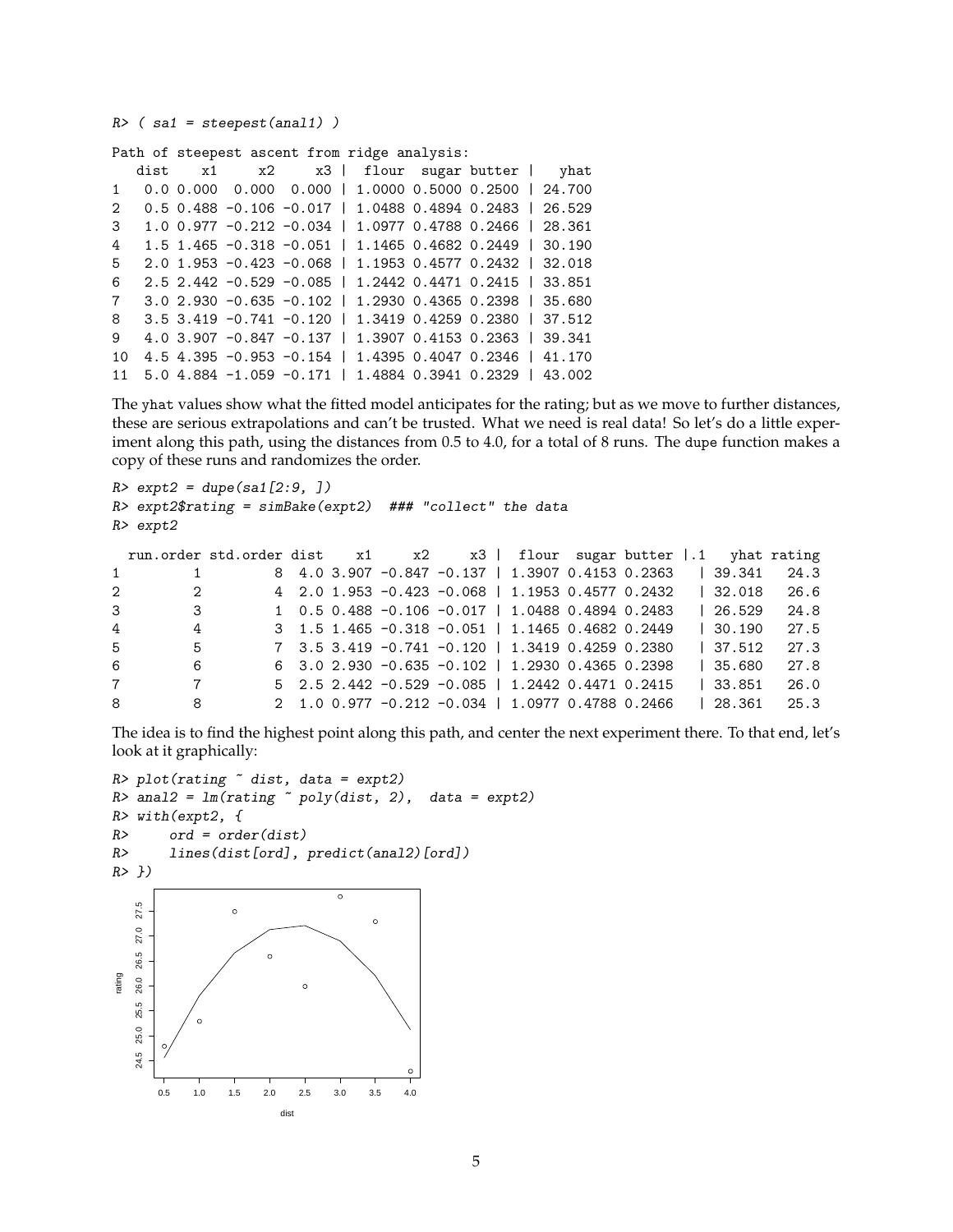There is a fair amount of variation here, so the fitted quadratic curve provides useful guidance. It suggests that we do our next experiment at a distance of about 2.5 in coded units, i.e., near point #6 in the steepestascent path, sa1. Let's use somewhat rounder values: flour: 1.25 cups, sugar: 0.45 cups, and butter: 0.25 cups (unchanged from expt1).

## **6 Relocated experiment**

We can run basically the same design we did the first time around, only with the new center. This is easily done using dupe and changing the codings:

```
R> expt3 = dupe(expt1)
R > \text{codings}(\text{expt3}) = c(x1 \text{``(four - 1.25)}/.1, x2 \text{``(sugar - .45)}/.1, x3 \text{``(butter - .25)}/.1)R> expt3$rating = simBake(decode.data(expt3)) ### "collect" the data
R> expt3
 run.order std.order flour sugar butter rating
1 1 5 1.25 0.45 0.25 26.6
2 2 2 1.35 0.35 0.15 25.3
3 3 4 1.35 0.55 0.35 23.7
4 4 3 1.15 0.55 0.15 26.0
5 5 7 1.25 0.45 0.25 27.8
6 6 6 1.25 0.45 0.25 26.2
7 7 1 1.15 0.35 0.35 27.3
8 8 8 1.25 0.45 0.25 27.2
Data are stored in coded form using these coding formulas ...
x1 " (flour - 1.25)/0.1
x2 \sim (sugar - 0.45)/0.1
x3 \degree (butter - 0.25)/0.1
... and we do the same analysis:
R> anal3 = rsm(rating \texttt{"F0(x1,x2,x3)}, data=expt3)R> summary(anal3)
Ca11:rsm(formula = rating \tilde{r} FO(x1, x2, x3), data = expt3)
          Estimate Std. Error t value Pr(>|t|)
(Intercept) 26.26250 0.40509 64.8306 3.391e-07 ***
x1 -1.07500 0.57289 -1.8765 0.1338
x2 -0.72500 0.57289 -1.2655 0.2744
x3 -0.07500 0.57289 -0.1309 0.9022
---
Signif. codes: 0 '***' 0.001 '**' 0.01 '*' 0.05 '.' 0.1 ' ' 1
Analysis of Variance Table
Response: rating
             Df Sum Sq Mean Sq F value Pr(>F)
FO(x1, x2, x3) 3 6.7475 2.2492 1.7132 0.30145
Residuals 4 5.2512 1.3128
Lack of fit 1 3.7812 3.7812 7.7168 0.06911
Pure error 3 1.4700 0.4900
```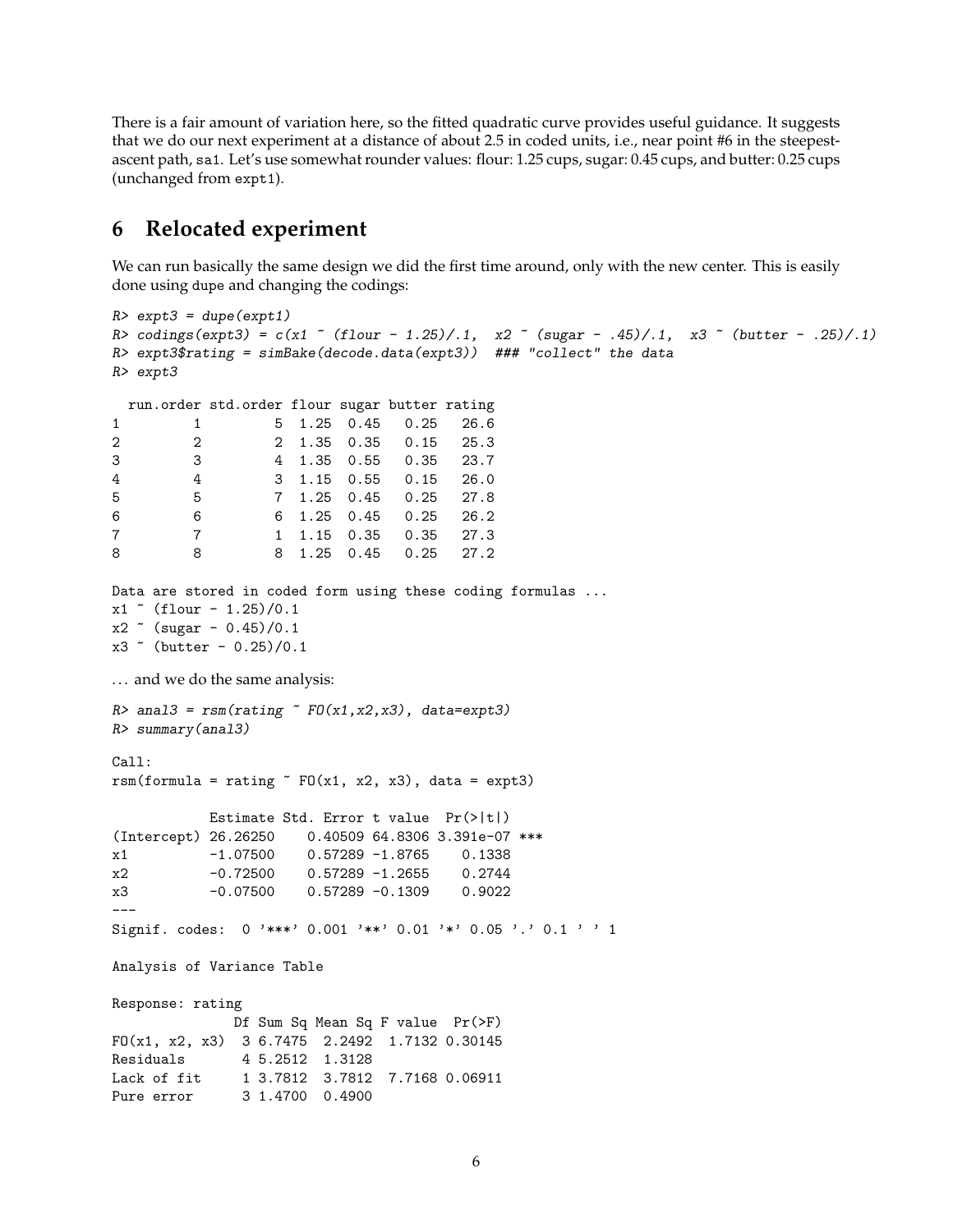```
Direction of steepest ascent (at radius 1):
        x1 x2 x3
-0.82768868 -0.55820864 -0.05774572
Corresponding increment in original units:
      flour sugar butter
-0.082768868 -0.055820864 -0.005774572
```
This may not seem too dissimilar to the anal1 results, and if you think so, that would suggest we just do another steepest-ascent step. However, none of the linear (first-order) effects are statistically significant, nor are they even jointly significant ( $P \approx .30$  in the ANOVA table); so we don't have a compelling case that we even know what that direction might be! It seems better to instead collect more data in this region and see if we get more clarity.

#### **6.1 Foldover experiment**

Recall that our first experiment was a half-fraction plus center points. We can get more information by doing the other fraction. This is accomplished using the foldover function, which reverses the signs of some or all of the coded variables (and also re-randomizes the experiment). In this case, the original experiment was generated using  $x_3 = x_1x_2$ , so if we reverse  $x_1$ , we will have  $x_3 = -x_1x_2$ , thus the other half of the experiment.

```
R expt4 = foldover(expt3, variable = "x1")
R expt4$rating = simBake(decode.data(expt4)) ### "collect" the data
R> expt4
 run.order std.order flour sugar butter rating
1 1 2 1.15 0.35 0.15 34.0
2 2 7 1.25 0.45 0.25 35.1
3 3 3 1.35 0.55 0.15 31.0
4 4 4 1.15 0.55 0.35 34.6
5 5 5 1.25 0.45 0.25 35.5
6 6 6 1.25 0.45 0.25 34.9
7 7 8 1.25 0.45 0.25 35.1
8 8 1 1.35 0.35 0.35 33.3
Data are stored in coded form using these coding formulas ...
x1 ( flour -1.25)/0.1x2 \sim (sugar - 0.45)/0.1
x3 ~ (butter - 0.25)/0.1
```
Note that this experiment does indeed have different factor combinations (e.g., (1.15, .35, .15)) not present in expt3. For analysis, we will combine expt3 and expt4, which is easily accomplished with the djoin function. Note that djoin creates an additional blocking factor:

```
R> names( djoin(expt3, expt4) )
[1] "run.order" "std.order" "x1" "x2" "x3" "rating" "Block"
```
It's important to include this in the model because we have two separately randomized experiments. In this particular case, it's especially important because expt4 seems to have higher values overall than expt3; either the raters are in a better mood, or ambient conditions have changed. Here is our analysis:

```
R > anal4 = rsm(rating \sim Block + FO(x1,x2,x3), data = djoin(expt3, expt4))
R> summary(anal4)
```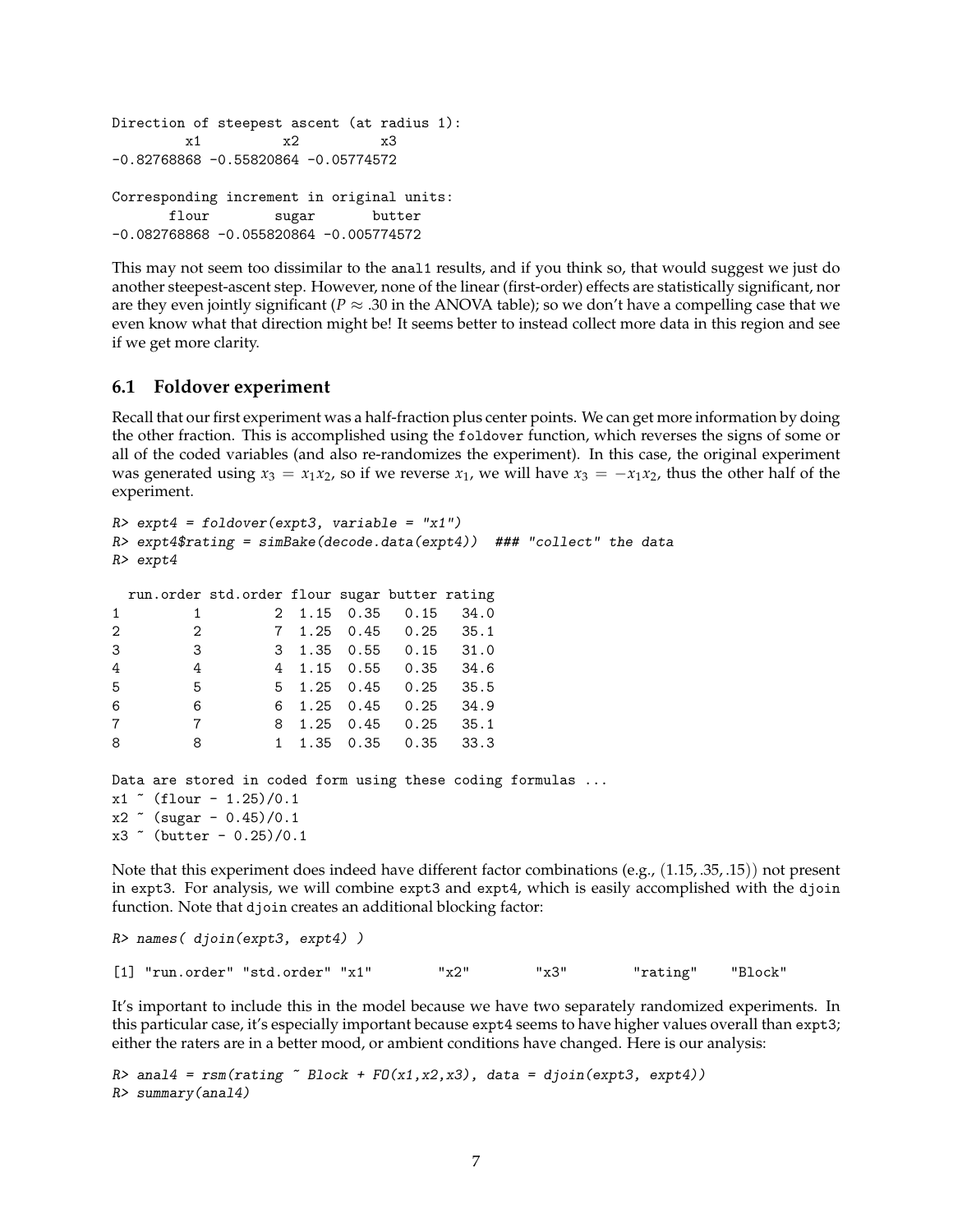```
Call:
rsm(formula = rating \sim Block + F0(x1, x2, x3), data = djoin(expt3,
   expt4))
          Estimate Std. Error t value Pr(>|t|)
(Intercept) 26.26250 0.40329 65.1208 1.388e-15 ***
Block2 7.92500 0.57034 13.8953 2.543e-08 ***
x1 -1.07500 0.40329 -2.6656 0.02197 *
x2 -0.57500 0.40329 -1.4258 0.18169
x3 0.32500 0.40329 0.8059 0.43739
---
Signif. codes: 0 '***' 0.001 '**' 0.01 '*' 0.05 '.' 0.1 ' ' 1
Analysis of Variance Table
Response: rating
             Df Sum Sq Mean Sq F value Pr(>F)
Block 1 251.223 251.223 193.0793 2.543e-08
FO(x1, x2, x3) 3 12.735 4.245 3.2625 0.063177
Residuals 11 14.313 1.301
Lack of fit 5 12.653 2.531 9.1464 0.008934
Pure error 6 1.660 0.277
Direction of steepest ascent (at radius 1):
       x1 x2 x3
-0.8520282 -0.4557360 0.2575899
Corresponding increment in original units:
     flour sugar butter
-0.08520282 -0.04557360 0.02575899
```
Now the first-order terms are still not very significant; and, partly because we now have more df for lack of fit, the lack of fit test is quite significant. Response-surface experimentation is different from some other kinds of experiments in that it's actually "good" in a way to have nonsignificant effects, especially firstorder ones, because it suggests we might be close to the peak.

#### **6.2 Augmenting further to estimate a second-order response surface**

Because there is lack of fit, it's now a good idea to collect data at the "star" or axis points so that we can fit a second-order model. As illustrated in Section [3.2,](#page-2-0) the star function does this for us. We will choose the parameter alpha (*α*) so that the star block is orthogonal to the cube blocks; this seems like a good idea, given how strong we have observed the block effect to be. So here is the next experiment, using the six axis points and 2 center points (we already have 8 center points at this location), for 8 runs. The analysis will be based on combining the cube clock, its foldover, and the star block:

```
R expt5 = star(expt4, n0 = 2, alpha = "orthogonal")
R> par(mfrow=c(1,2))
R> comb = djoin(expt3, expt4, expt5)
R varfcn(comb, \tilde{B} Block + SO(x1, x2, x3))
R varfcn(comb, \tilde{B} Block + SO(x1, x2, x3), contour = TRUE)
```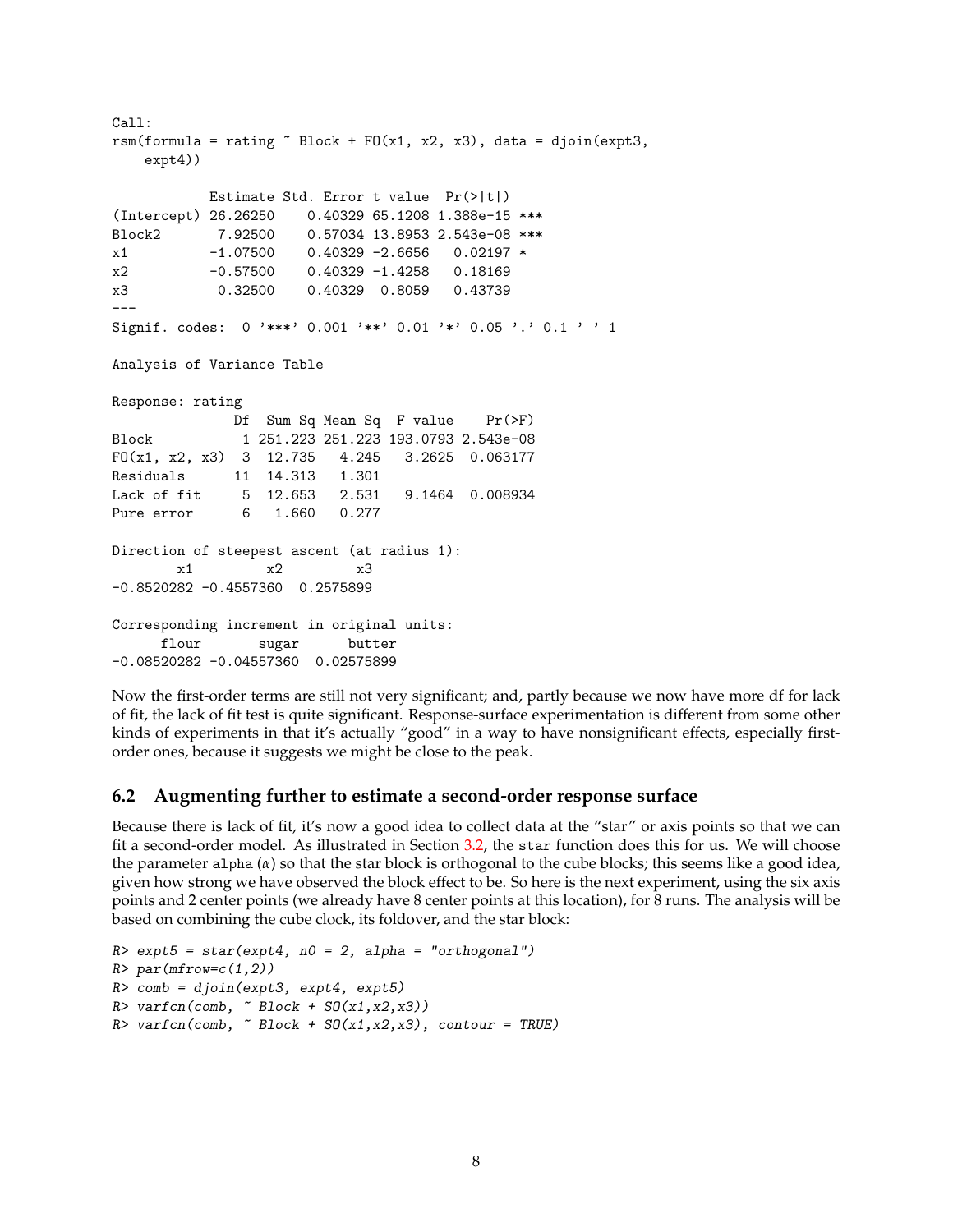

**comb: ~ Block + SO(x1, x2, x3)**



This is not the second-order design we contemplated earlier, because it involves adding star points to the complete  $2<sup>3</sup>$  design; but it has reasonable prediction-variance properties. Let's go ahead and collect data.

```
R> expt5$rating = simBake(decode.data(expt5)) ### "collect" the data
R> expt5
```

|                |                | run.order std.order flour                                 |                                | sugar butter rating |      |  |
|----------------|----------------|-----------------------------------------------------------|--------------------------------|---------------------|------|--|
| $\mathbf{1}$   | 1              |                                                           | 4 1.250000 0.5914214 0.2500000 |                     | 26.0 |  |
| $\overline{2}$ | $\mathcal{D}$  |                                                           | 2 1.391421 0.4500000 0.2500000 |                     | 23.9 |  |
| 3              | 3              |                                                           | 6 1.250000 0.4500000 0.3914214 |                     | 27.6 |  |
| 4              | 4              |                                                           | 7 1.250000 0.4500000 0.2500000 |                     | 26.7 |  |
| 5              | 5              |                                                           | 1 1.108579 0.4500000 0.2500000 |                     | 26.7 |  |
| 6              | 6              |                                                           | 5 1.250000 0.4500000 0.1085786 |                     | 27.3 |  |
| $\overline{7}$ | $\overline{7}$ |                                                           | 3 1.250000 0.3085786 0.2500000 |                     | 29.3 |  |
| 8              | 8              |                                                           | 8 1.250000 0.4500000 0.2500000 |                     | 27.4 |  |
|                |                |                                                           |                                |                     |      |  |
|                |                | Dete sus etensd in sadad from using these sading fromulas |                                |                     |      |  |

```
Data are stored in coded form using these coding formulas ...
x1 ( flour -1.25)/0.1x2 \sim (sugar - 0.45)/0.1
x3 \sim (butter - 0.25)/0.1
```
We will fit a second-order model, accounting for the block effect.

```
R anal5 = rsm(rating \sim Block + SO(x1, x2, x3), data = djoin(expt3, expt4, expt5))
R> summary(anal5)
Call:
rsm(formula = rating " Block + SO(x1, x2, x3), data = dipoin(expt3,expt4, expt5))
             Estimate Std. Error t value Pr(>|t|)
(Intercept) 2.6996e+01 2.5051e-01 107.7647 < 2.2e-16 ***
Block2 7.9250e+00 2.9641e-01 26.7366 4.601e-12 ***
Block3 6.0000e-01 2.9641e-01 2.0242 0.065795 .
x1 -1.0466e+00 1.7113e-01 -6.1160 5.208e-05 ***
x2 -7.7224e-01 1.7113e-01 -4.5125 0.000711 ***
```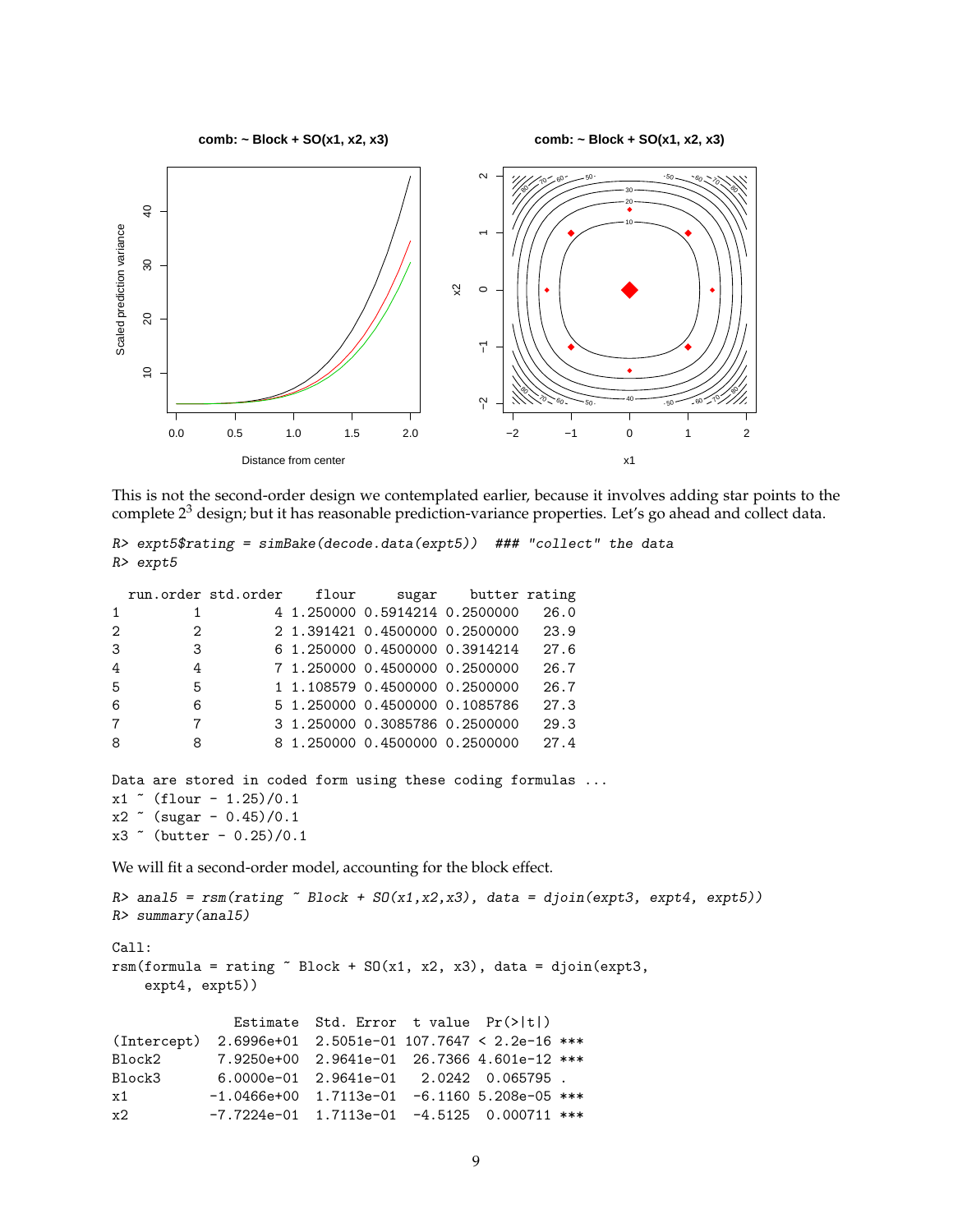x3 2.5202e-01 1.7113e-01 1.4727 0.166578  $x1:x2$  -4.0000e-01 2.0959e-01 -1.9085 0.080537. x1:x3 -1.5000e-01 2.0959e-01 -0.7157 0.487888 x2:x3 1.7903e-15 2.0959e-01 0.0000 1.000000 x1^2 -1.2393e+00 1.9405e-01 -6.3865 3.471e-05 \*\*\* x2^2 -6.4286e-02 1.9405e-01 -0.3313 0.746139 x3^2 -1.6429e-01 1.9405e-01 -0.8466 0.413766 --- Signif. codes: 0 '\*\*\*' 0.001 '\*\*' 0.01 '\*' 0.05 '.' 0.1 ' ' 1 Analysis of Variance Table Response: rating Df Sum Sq Mean Sq F value Pr(>F) Block 2 311.523 155.762 443.2137 5.678e-12 FO(x1, x2, x3) 3 21.064 7.021 19.9791 5.849e-05 TWI(x1, x2, x3) 3 1.460 0.487 1.3848 0.294838 PQ(x1, x2, x3) 3 16.845 5.615 15.9771 0.000172 Residuals 12 4.217 0.351 Lack of fit 5 2.312 0.462 1.6993 0.252578 Pure error 7 1.905 0.272 Stationary point of response surface: x1 x2 x3 1.0644952 -9.3180901 0.2810583 Stationary point in original units: flour sugar butter 1.3564495 -0.4818090 0.2781058 Eigenanalysis: \$values  $[1] -0.03002067 -0.16052168 -1.27731479$ \$vectors  $[ , 1]$   $[ , 2]$   $[ , 3]$ x1 0.16811860 -0.04985422 0.98450530 x2 -0.98128332 -0.10360829 0.16232180 x3 -0.09391048 0.99336795 0.06633959

There are significant first and second-order terms now, and nonsignificant lack of fit. The summary includes a canonical analysis which gives the coordinates of the estimated stationary point and the canonical directions (eigenvectors) from that point. That is, the fitted surface is characterized in the form  $\hat{y}(v_1, v_2, v_3)$  =  $y_s + \lambda_1 v_1^2 + \lambda_2 v_2^2 + \lambda_3 v_3^2$  where  $y_s$  is the fitted value at the stationary point, the eigenvalues are denoted  $\lambda_j$ , and the eigenvectors are denoted  $v_j$ . Since all three eigenvalues are negative, the estimated surface decreases in all directions from its value at  $\hat{y}_s$  and hence has a maximum there. *However*, the stationary point is nowhere near the experiment, so this is an extreme extrapolation and not to be trusted at all. (In fact, in decoded units, the estimated optimum calls for a negative amount of sugar!) So the best bet now is to experiment on some path that leads us vaguely toward this distant stationary point.

## **7 Ridge analysis (second-order steepest ascent)**

The steepest function again may be used; this time it computes a curved path of steepest ascent, based on ridge analysis: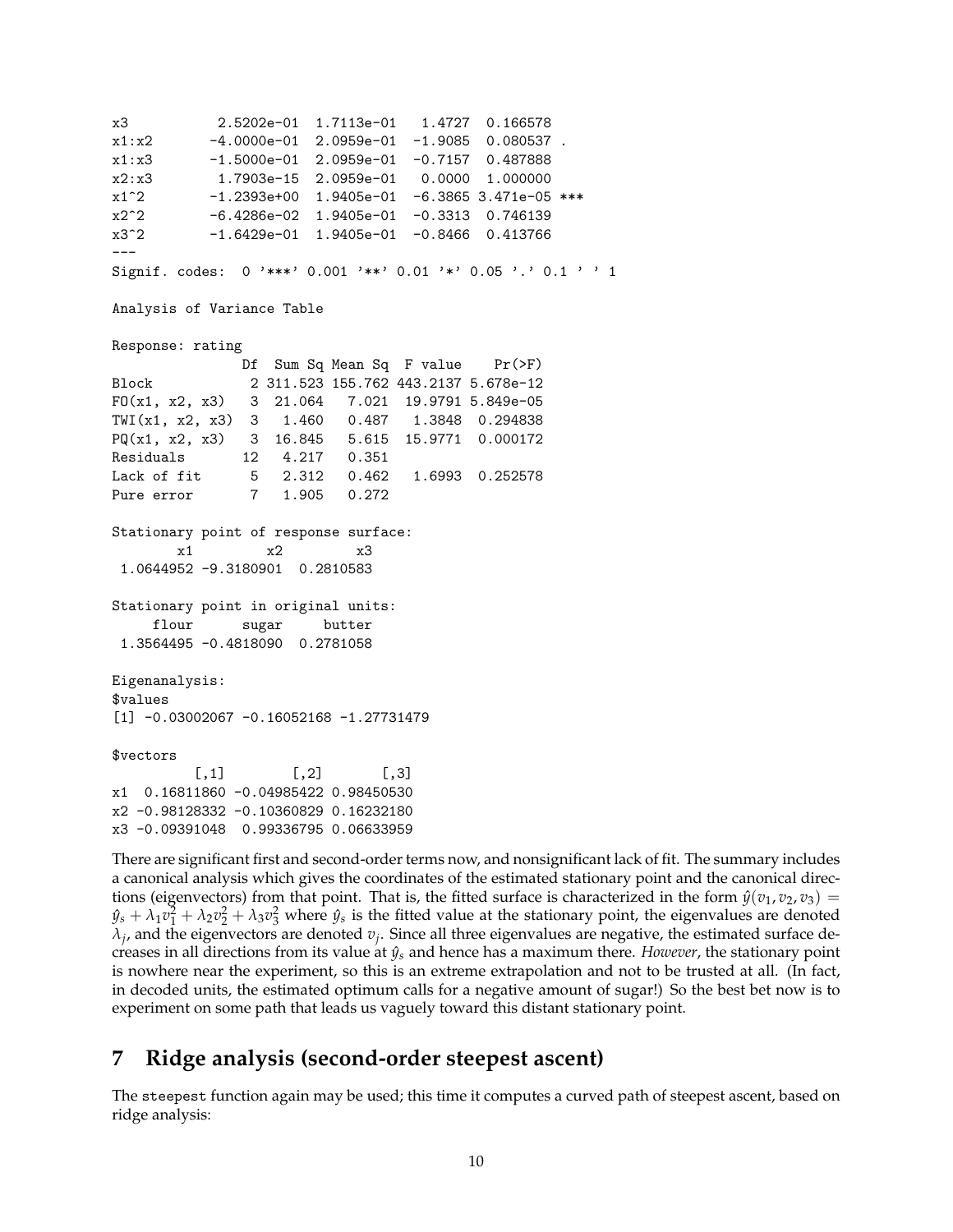R> steepest(anal5)

Path of steepest ascent from ridge analysis:

|                |                                              |  |                                      | dist x1 x2 x3   flour sugar butter   yhat                          |                          |  |
|----------------|----------------------------------------------|--|--------------------------------------|--------------------------------------------------------------------|--------------------------|--|
|                |                                              |  |                                      | 1 0.0 0.000 0.000 0.000   1.2500 0.4500 0.2500   26.996            |                          |  |
| $2^{\circ}$    |                                              |  | $0.5 - 0.227 - 0.417$ 0.156   1.2273 |                                                                    | 0.4083 0.2656   27.484   |  |
|                | $3\quad 1.0 -0.235 -0.922 0.307 \mid 1.2265$ |  |                                      |                                                                    | 0.3578 0.2807   27.817   |  |
| $\overline{4}$ |                                              |  | $1.5 -0.189 -1.431 0.408$   1.2311   | $0.3069$ $0.2908$   28.102                                         |                          |  |
| $5^{\circ}$    |                                              |  |                                      | 2.0 $-0.126$ $-1.939$ 0.473   1.2374 0.2561 0.2973   28.358        |                          |  |
| 6              |                                              |  | $2.5 -0.055 -2.446 0.514$   1.2445   |                                                                    | $0.2054$ 0.3014   28.591 |  |
| $7^{\circ}$    |                                              |  | $3.0$ 0.020 -2.951 0.536   1.2520    |                                                                    | 0.1549 0.3036   28.804   |  |
|                |                                              |  |                                      | 8 $3.5$ $0.098$ -3.456 $0.546$ $1.2598$ $0.1044$ $0.3046$ $28.999$ |                          |  |
| $\mathbf{Q}$   |                                              |  |                                      | 4.0 0.178 -3.959 0.546   1.2678 0.0541 0.3046   29.177             |                          |  |
| 10             |                                              |  |                                      | 4.5 0.258 -4.459 0.538   1.2758 0.0041 0.3038   29.337             |                          |  |
|                |                                              |  |                                      | 11 5.0 0.339 -4.961 0.525   1.2839 -0.0461 0.3025   29.481         |                          |  |

After a distance of about 3, it starts venturing into unreasonable combinations of design factors. So let's experiment at 8 distances spread 2/3 apart in coded units:

```
R expt6 = dupe(steepest(anal5, dist = (2:9)/3))
R> expt6$rating = simBake(expt6) ### "collect" the data
R> expt6
```

```
Path of steepest ascent from ridge analysis:
```

|                |                 | run.order std.order dist x1 x2 x3   flour sugar butter  .1 yhat rating |  |  |  |  |         |      |
|----------------|-----------------|------------------------------------------------------------------------|--|--|--|--|---------|------|
| $1 \quad$      | 1               | 3 1.3333333 -0.207 -1.261 0.379   1.2293 0.3239 0.2879                 |  |  |  |  | 128.011 | 35.5 |
| $2^{\circ}$    | 2               | 5 2.0000000 -0.126 -1.939 0.473   1.2374 0.2561 0.2973                 |  |  |  |  | 128.358 | 33.8 |
| $3^{\circ}$    | 3               | 2 1.0000000 -0.235 -0.922 0.307   1.2265 0.3578 0.2807                 |  |  |  |  | 127.817 | 35.0 |
| $\overline{4}$ | 4               | 1 0.6666667 -0.241 -0.584 0.212   1.2259 0.3916 0.2712                 |  |  |  |  | 127.603 | 34.1 |
| 5              | 5               | 7 2.6666667 -0.030 -2.615 0.523   1.2470 0.1885 0.3023                 |  |  |  |  | 128.664 | 33.3 |
| 6              | 6               | $6$ 2.3333333 -0.079 -2.278 0.502   1.2421 0.2222 0.3002               |  |  |  |  | 128.516 | 34.2 |
| $7^{\circ}$    | $7\overline{ }$ | 4 1.6666667 -0.169 -1.600 0.433   1.2331 0.2900 0.2933                 |  |  |  |  | 28.190  | 34.7 |
| 8              | 8               | 8 3.0000000 0.020 -2.951 0.536   1.2520 0.1549 0.3036                  |  |  |  |  | 28.804  | 33.4 |

And let's do an analysis like that of expt2:

```
R> plot(rating \tilde{ } dist, data = expt6)
R> anal6 = Im(rating \sim poly(dist, 2), data = expt6)R> with(expt6, {
R> ord = order(dist)
R> lines(dist[ord], predict(anal6)[ord])
R> })
   35.5
    33.5 34.0 34.5 35.0 35.5
                  \circ35.0
             \circ●
   34.5
rating
   34.0
                             \circ33.5
             1.0 1.5 2.0 2.5 3.0
                          dist
```
It looks like we should center the new experiment at a distance of 1.5 or so—perhaps flour still at 1.25, and both sugar and butter at .30.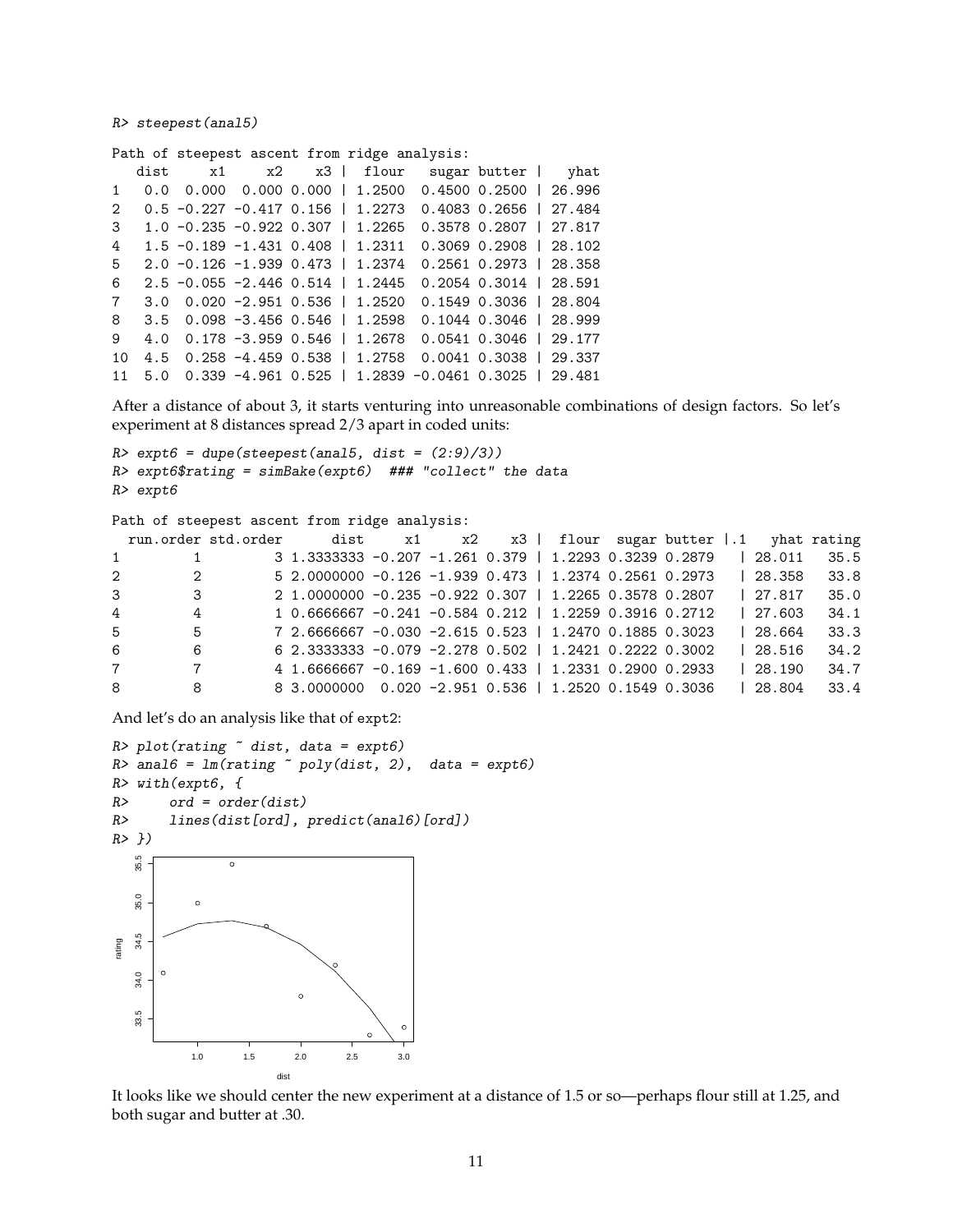### **8 Second-order design at the new location**

We are now in a situation where we already know we have curvature, so we might as well go straight to a second-order experiment. It is less critical to assess lack of fit, so we don't need as many center points. Note that each of the past experiments has 8 runs—that is the practical size for one block. All these things considered, we decide to run a central-composite design with the cube portion being a complete  $2<sup>3</sup>$  design (8 runs with no center points), and the star portion including two center points (another block of 8 runs). Let's generate the design, and magically do the cooking and the rating for these two 8-run experiments:

```
R > \text{expt } 7 = \text{ccd}(\text{ }^{\sim} x1 + x2 + x3, \text{ } n0 = \text{c}(0, 2), \text{ alpha = "orth", } \text{coding = c}(R> x1 \text{ }^{\circ} (flour - 1.25)/.1, x2 \text{ }^{\circ} (sugar - .3)/.1, x3 \text{ }^{\circ} (butter - .3)/.1))
R> expt7$rating = simBake(decode.data(expt7)) ### "collect" the data
R> expt7
```

|                |              | run.order std.order flour sugar butter Block rating |      |     |     |              |      |
|----------------|--------------|-----------------------------------------------------|------|-----|-----|--------------|------|
| 1              | 1            | 5                                                   | 1.15 | 0.2 | 0.4 | 1            | 26.6 |
| 2              | 2            | 1                                                   | 1.15 | 0.2 | 0.2 | $\mathbf{1}$ | 25.6 |
| 3              | 3            | 6                                                   | 1.35 | 0.2 | 0.4 | 1            | 26.6 |
| 4              | 4            | 3                                                   | 1.15 | 0.4 | 0.2 | 1            | 26.2 |
| 5              | 5            | 8                                                   | 1.35 | 0.4 | 0.4 | 1            | 24.5 |
| 6              | 6            | $\overline{7}$                                      | 1.15 | 0.4 | 0.4 | 1            | 27.3 |
| $\overline{7}$ | 7            | $\overline{2}$                                      | 1.35 | 0.2 | 0.2 | $\mathbf{1}$ | 23.5 |
| 8              | 8            | 4                                                   | 1.35 | 0.4 | 0.2 | 1            | 24.7 |
| 9              | $\mathbf{1}$ | 8                                                   | 1.25 | 0.3 | 0.3 | 2            | 27.9 |
| 10             | 2            | $\overline{2}$                                      | 1.45 | 0.3 | 0.3 | 2            | 22.0 |
| 11             | 3            | 5                                                   | 1.25 | 0.3 | 0.1 | 2            | 25.2 |
| 12             | 4            | 3                                                   | 1.25 | 0.1 | 0.3 | 2            | 26.5 |
| 13             | 5            | 4                                                   | 1.25 | 0.5 | 0.3 | 2            | 25.9 |
| 14             | 6            | 6                                                   | 1.25 | 0.3 | 0.5 | 2            | 27.8 |
| 15             | 7            | $\mathbf{1}$                                        | 1.05 | 0.3 | 0.3 | 2            | 26.0 |
| 16             | 8            | 7                                                   | 1.25 | 0.3 | 0.3 | 2            | 29.3 |

```
Data are stored in coded form using these coding formulas ...
x1 ( flour -1.25)/0.1x2 \sim (sugar - 0.3)/0.1
x3 ( butter -0.3)/0.1
```
It turns out that to obtain orthogonal blocks, locating the star points at  $\pm \alpha = \pm 2$  is the correct choice for these numbers of center points; hence the nice round values. Here's our analysis; we'll go straight to the second-order model, and again, we need to include the block effect in the model.

```
R anal7 = rsm(rating \text{ } ^\sim \text{Block } + \text{ }SO(x1, x2, x3), data = expt7)R> summary(anal7)
Call:
rsm(formula = rating \tilde{\alpha} Block + SO(x1, x2, x3), data = expt7)Estimate Std. Error t value Pr(>|t|)
(Intercept) 27.90000 0.52417 53.2274 4.426e-08 ***
Block2 0.70000 0.37064 1.8886 0.117568
x1 -0.90000 0.18532 -4.8564 0.004648 **
x2 -0.05000 0.18532 -0.2698 0.798093
x3 0.63750 0.18532 3.4400 0.018436 *
x1:x2 -0.27500 0.26208 -1.0493 0.342094
x1:x3 0.10000 0.26208 0.3816 0.718466
x2:x3 -0.40000 0.26208 -1.5262 0.187476
```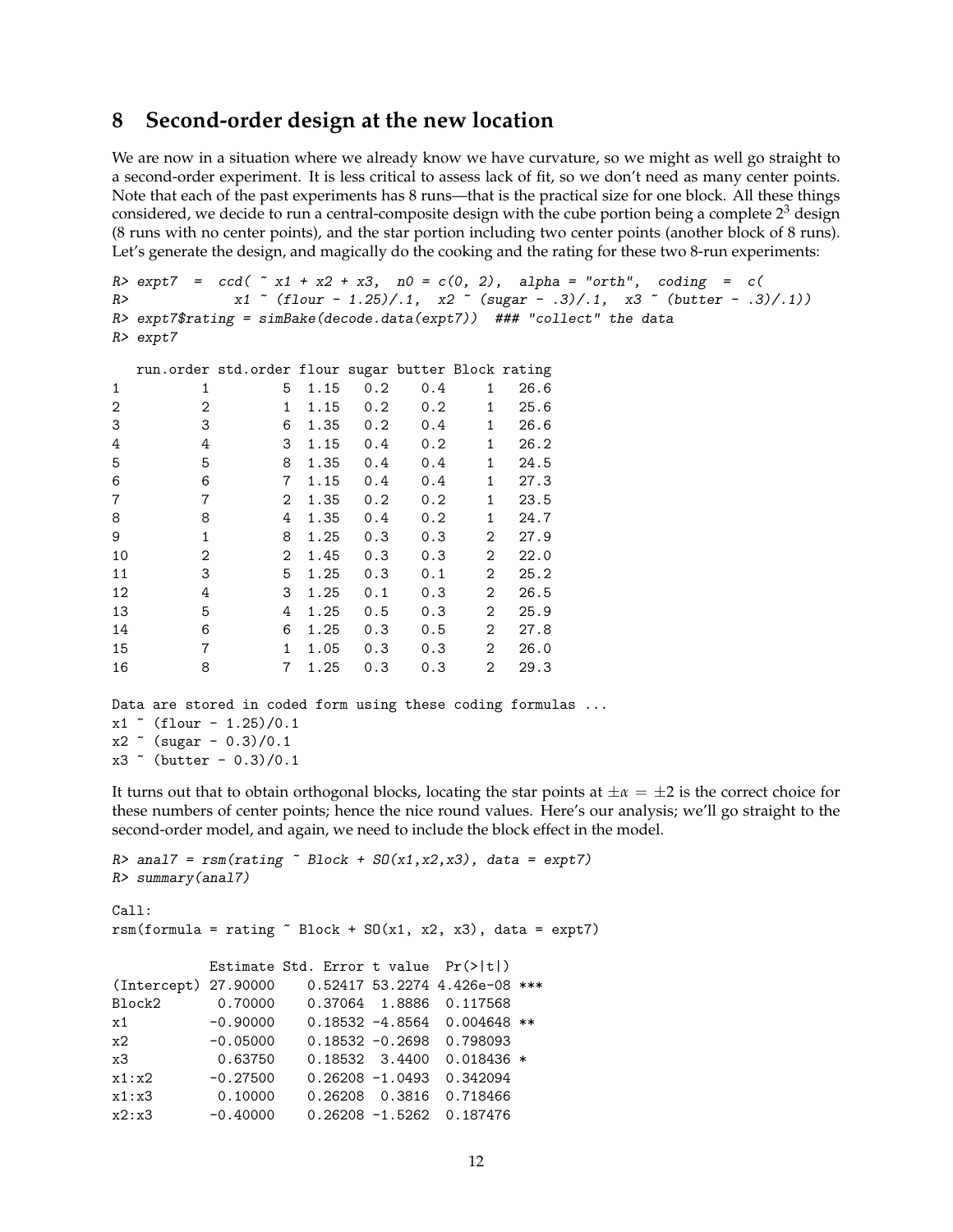```
x1^2 -1.15000 0.18532 -6.2055 0.001587 **
x2^2 -0.60000 0.18532 -3.2376 0.023010 *
x3^2 -0.52500 0.18532 -2.8329 0.036549 *
---
Signif. codes: 0 '***' 0.001 '**' 0.01 '*' 0.05 '.' 0.1 ' ' 1
Analysis of Variance Table
Response: rating
              Df Sum Sq Mean Sq F value Pr(>F)
Block 1 1.9600 1.9600 3.5669 0.117568
FO(x1, x2, x3) 3 19.5025 6.5008 11.8305 0.010422
TWI(x1, x2, x3) 3 1.9650 0.6550 1.1920 0.401731
PQ(x1, x2, x3) 3 21.2550 7.0850 12.8935 0.008653
Residuals 5 2.7475 0.5495
Lack of fit 4 1.7675 0.4419 0.4509 0.789337
Pure error 1 0.9800 0.9800
Stationary point of response surface:
       x1 x2 x3
-0.3421914 -0.1772769 0.6420873
Stationary point in original units:
   flour sugar butter
1.2157809 0.2822723 0.3642087
Eigenanalysis:
$values
[1] -0.3390336 -0.7534946 -1.1824718
$vectors
        [0,1] [0,2] [0,3]x1 0.1562180 -0.1664741 0.973592470
x2 -0.6513590 0.7236263 0.228246488
x3 0.7425142 0.6698144 -0.004609058
```
The model fits decently, and there are important second-order terms. The most exciting news is that the stationary point is quite close to the design center, and it is indeed a maximum since all three eigenvalues are negative. It looks like the best recipe is around 1.22 c. flour, .28 c. sugar, and .36 c. butter. Let's look at this graphically using the contour function, slicing the fitted surface at the stationary point.